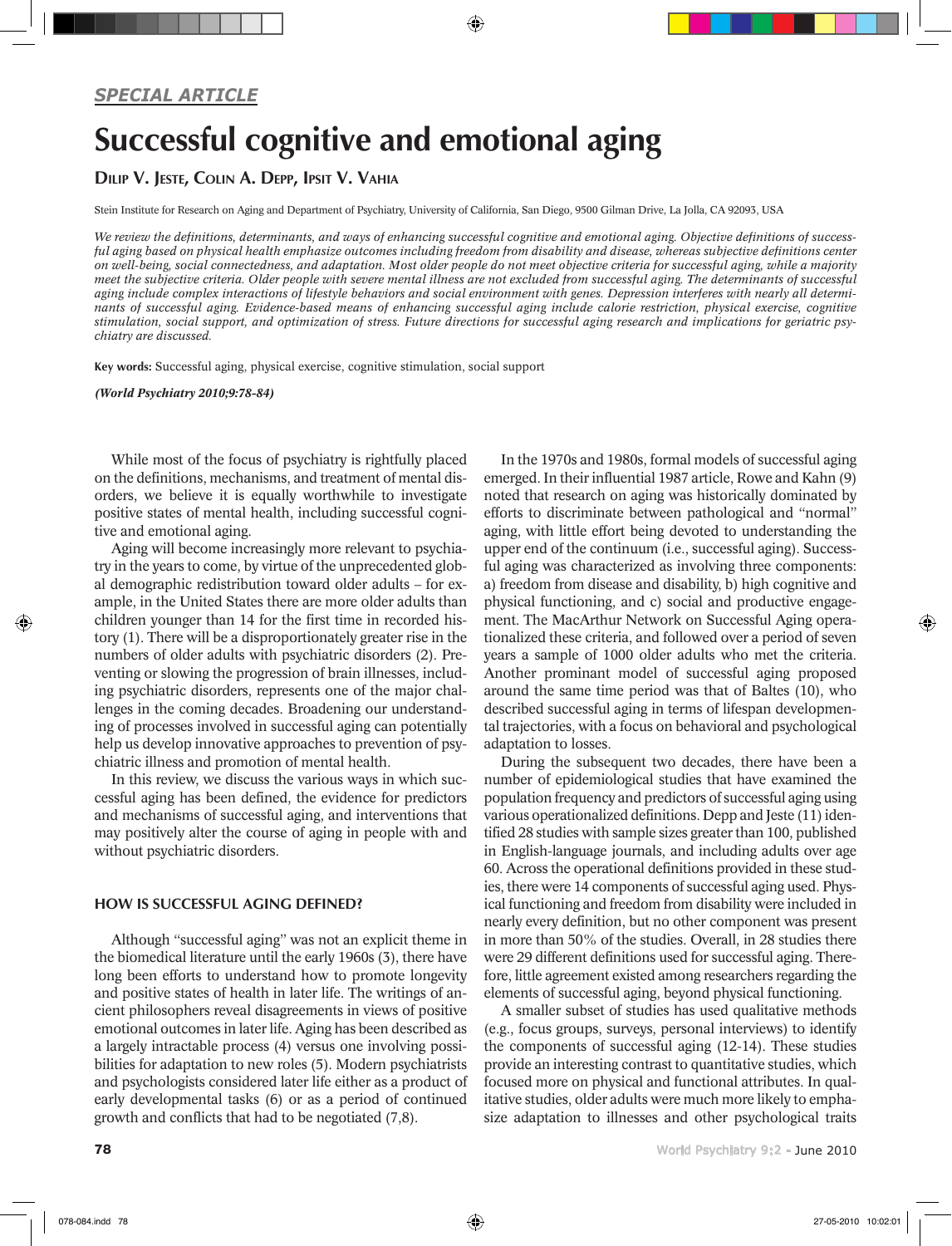(e.g., optimism; sense of purpose) as well as engagement (e.g., social relationships) in their concepts of successful aging. Among qualitative studies, the perspectives of older adults appeared to differ somewhat by the method used (e.g., focus groups emphasized shared experiences related to aging (13), whereas individual interviews focused more on developmental trajectories) and by culture of origin (e.g., older Japanese people cited belonging vs. American emphasis on independence (15)).

⊕

Just as successful aging defies consensus definition, parallel efforts to define positive states in psychiatric conditions have also proven challenging. As with successful aging, there is a tension between models of "sustained remission" in chronic mental illness and those of "recovery" (16). The former term corresponds to freedom from syndromal levels of symptoms associated with functional impairments for a period of time (e.g., 2 years), whereas definitions of recovery center on adaptation to enable attainment of goals (e.g., "a journey of healing and transformation enabling a person … to live a meaningful life in a community of his or her choice while striving to achieve his or her full potential" (17). Recovery, like subjectively defined successful aging, is less of an outcome than a process, is more personalized, and does not require an absence of symptoms or illness.

The limited consensus on successful aging or recovery from psychiatric disorders reflects some of the difficulties in defining positive states. In part this difficulty stems from a lack of clinical or policy imperatives to attain consensus such as those required to define diagnostic terms. Another difficulty in delineating positive states from others is that some individuals are excluded from being categorized as "successful". Nevertheless, there are some areas of agreement. Definitions of successful aging, remission, and recovery are all multi-dimensional and integrate multiple domains (e.g., physical, cognitive, emotional, and social functioning). Subjective definitions tend to represent processes and emphasize attainment or maintenance of goals, positive attitudes toward the self and future, and attainment of social milestones and connectedness. Objective definitions tend to emphasize freedom from disease and disability. In terms of trajectories, successful aging definitions tend to emphasize mitigating deterioration, whereas recovery or remission represents lengthening periods of inter-episode wellness.

## How common is successful aging?

Given the lack of consensus on what constitutes successful aging, it is of little surprise that estimates of its frequency in the community vary widely. Nevertheless, there are interesting trends in the reported rates of successful aging depending on the components of the definitions as well as the source of the assessment. In the review of 28 studies described above, the rate of successful aging in researcher-defined studies (11) ranged from 0.4% to 96%. The median percentage of people who met criteria for successful aging was 35%. This is similar

to that seen in the MacArthur Network on Successful Aging, in which one third of older adults met the operationalized Rowe and Kahn criteria for successful aging (18). Aggregating across the studies reviewed, the more components included in the model, the lower the rate of successful aging. In examining the contribution of individual components of successful aging to overall rate, it is apparent that the presence of disability or chronic disease is more often the rate-limiting factor, whereas most older adults sampled were socially engaged and had relatively unimpaired cognitive functioning.

Relatively few studies have asked older adults to rate themselves in terms of successful aging. In such a study of 205 community dwelling older adults, Montross et al (19) noted that most older adults viewed themselves as aging successfully, despite having physical illnesses and disability. In a study that expanded on this finding, we administered a survey questionnaire to a sample of 1,979 women over age 60, who were enrolled in the San Diego site of the Women's Health Initiative (20). Respondents were asked to rate themselves on a scale from 1 (not successful) to 10 (very successful). As seen in Figure 1, the vast majority of older people rated themselves with a score of 7 or higher, with only a small percentage of people rating themselves as "unsuccessful". That most people rated themselves as aging successfully, even when they did not meet objective criteria for successful aging (Table 1), is consistent with several other studies (14,21).

Little is known about rate of successful aging in persons with severe mental illness. In schizophrenia, long-term follow up studies led by Bleuler (22), Harding (23), and Ciompi (24) indicate that, in contrast to earlier assumptions about progressive deterioration, a majority of patients experience significant improvement in later life. More recently, Bellack estimated that 50% of people with schizophrenia attain at least short-lasting recovery during their lifetime (16).

This estimate is higher than that associated with sustained remission (i.e., freedom from symptoms for two years or longer): in a sample of 251 older adults with schizophrenia, Aus-



Figure 1 Distribution of self-rated successful aging in older women  $(n=1,979)$ 

◈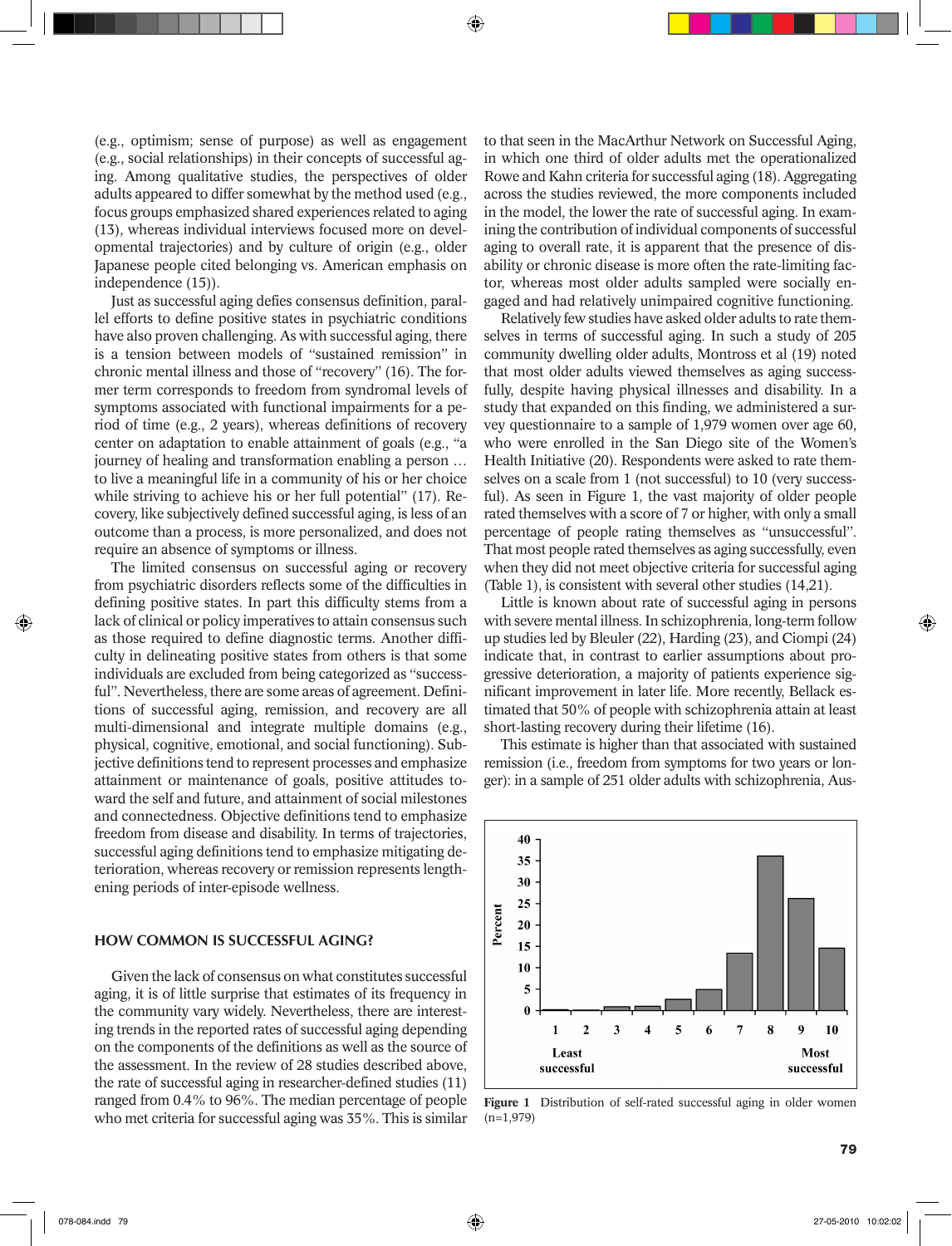⊕

## **Table 1** Percent of sample (n=1,979) meeting criteria for domains of successful aging

| Domain                          | <b>Operational definition</b>                                                                                                                                                                 | $%$ of sample<br>meeting criteria |
|---------------------------------|-----------------------------------------------------------------------------------------------------------------------------------------------------------------------------------------------|-----------------------------------|
| Absence of disease <sup>a</sup> | Absence of self-reported cancer, diabetes, high blood pressure, heart attacks, other heart<br>disease, stroke, osteoporosis, Parkinson disease, and respiratory disease <sup>b</sup>          | 15%                               |
| Freedom from disability         | SF-36 scores of "no limitation" in the ability to a) lift or carry groceries, b) climb one flight of<br>stairs, c) bend/kneel/stoop, d) walk one block, or e) bath/dress oneself <sup>b</sup> |                                   |
| Normal cognitive functioning    | Score of 18 or higher on self-administered Cognitive Assessment Screening Test                                                                                                                | 71%                               |
| Active engagement with life.    | Visiting family and/or friends at least once a week <i>and</i> having three or more close friends <sup>b</sup>                                                                                | 74%                               |
| Mastery/growth                  | Score of "often true" or "true nearly all of the time" on the item "I am in control of my life" $\epsilon$                                                                                    | 81%                               |
| Positive adaptation             | Score of "often true" or "true nearly all of the time" on the following two items: a) "I am able<br>to adapt to change," and b) "I tend to bounce back after illness or hardship"             | 81%                               |
| Life satisfaction               | Score of at least 73 on the SF-36 emotional health/well-being subscale                                                                                                                        | 84%                               |
| Self-rated successful aging     | Score ranging from $7-10$ on a $1-10$ scale item asking "Where do you rate yourself in terms of<br>successful aging?"b                                                                        | 90%                               |
| Independent living              | Living independently in own home or retirement community; not residing in a skilled nursing<br>facility <sup>d</sup>                                                                          | 94%                               |

SF-36 – Short Form 36

◈

a As outlined by Phelan and Larson (64) literature review of successful aging

b Modeled after the Strawbridge et al. (21) operational definition of successful aging; % is reported from Montross et al (19) sample

c Items derived from the Connor-Davidson Resilience Scale (CD-RISC) (36)

dLiving independently used by Roos and Havens (65)

lander et al (25) found a sustained remission rate of about 10%. In a study of older persons with schizophrenia, Cohen et al (26) compared outcomes using five separate positive constructs: recovery, remission, community integration, subjective successful aging, and objective successful aging. In this study, the authors compared schizophrenia patients with an agematched community dwelling control group of older persons without major mental illness. In the schizophrenia group, 23% met criteria for community integration (vs. 41% of comparison group), 13% met criteria for subjective successful aging (vs. 27% of comparison group), and only 2% met full criteria for objective successful aging (vs. 19% of comparison group).

On the basis of this evidence, it seems likely that only a small proportion of older adults are aging successfully according to objective criteria based on physical health, whereas a remarkably high percentage believe they are aging successfully and meet other psychosocial criteria for successful aging. Similarly, while a minority of older people with schizophrenia experience sustained remission from symptoms, far fewer appear to meet objective criteria for successful aging.

# WHAT ARE THE DETERMINANTS AND MODIFIERS of successful aging?

In epidemiological studies, the predictors of successful aging, as defined by objective criteria, appear to correspond to predictors of chronic medical illness (11). This is consistent with the reliance on physical functioning in the objective definitions. Similarly, in longitudinal epidemiological studies, the best predictors of successful aging include younger age, freedom from arthritis or diabetes, and not smoking. However, in predicting self-rated successful aging, somewhat different responses are revealed. For example, when examining the sample of 1,979 women described above (Table 2), we identified several significant predictors of self-rated successful aging. Depression emerged as a potent negative correlate with self-rated successful aging. Positive correlates included optimism, resilience, cognitive ability, and physical and mental health-related quality of life. However, chronological age was not associated with self-ratings of successful aging, whereas income and education were minimally related to successful aging.

The contribution of genetic factors to successful aging is an emerging field of research. Glatt et al (27) reviewed studies

|             | <b>Table 2</b> Correlates of self-rated successful aging in older women |  |  |  |  |
|-------------|-------------------------------------------------------------------------|--|--|--|--|
| $(n=1,979)$ |                                                                         |  |  |  |  |

| <b>Variable</b>                                                | Pearson<br>correlation<br>coefficient |
|----------------------------------------------------------------|---------------------------------------|
| Chronological age                                              | $-0.044$                              |
| Level of education                                             | $0.081**$                             |
| Income                                                         | $0.060*$                              |
| Attitude toward aging (Philadelphia Geriatric Morale Scale)    | $0.302**$                             |
| Physical activity participation (Godin Leisure Activity Scale) | $0.156**$                             |
| SF-36 Mental Health Composite                                  | $0.161**$                             |
| SF-36 Physical Health Composite                                | $0.266**$                             |
| Cognitive Ability Screening Test                               | $0.098**$                             |
| Cognitive Failures Ouestionnaire                               | $-0.149**$                            |
| Connor-Davidson Resilience Scale                               | $0.274**$                             |
| Optimism (Life Orientation Test)                               | $0.229**$                             |
| Depressive Symptoms (CES-D)                                    | $-0.275**$                            |
| Perceived Stress Scale                                         | $-0.225**$                            |

 $*n<0.01$ ;  $** n< 0.001$ 

SF-36 – Short Form 36; CES-D – Center for Epidemiological Studies Depression Scale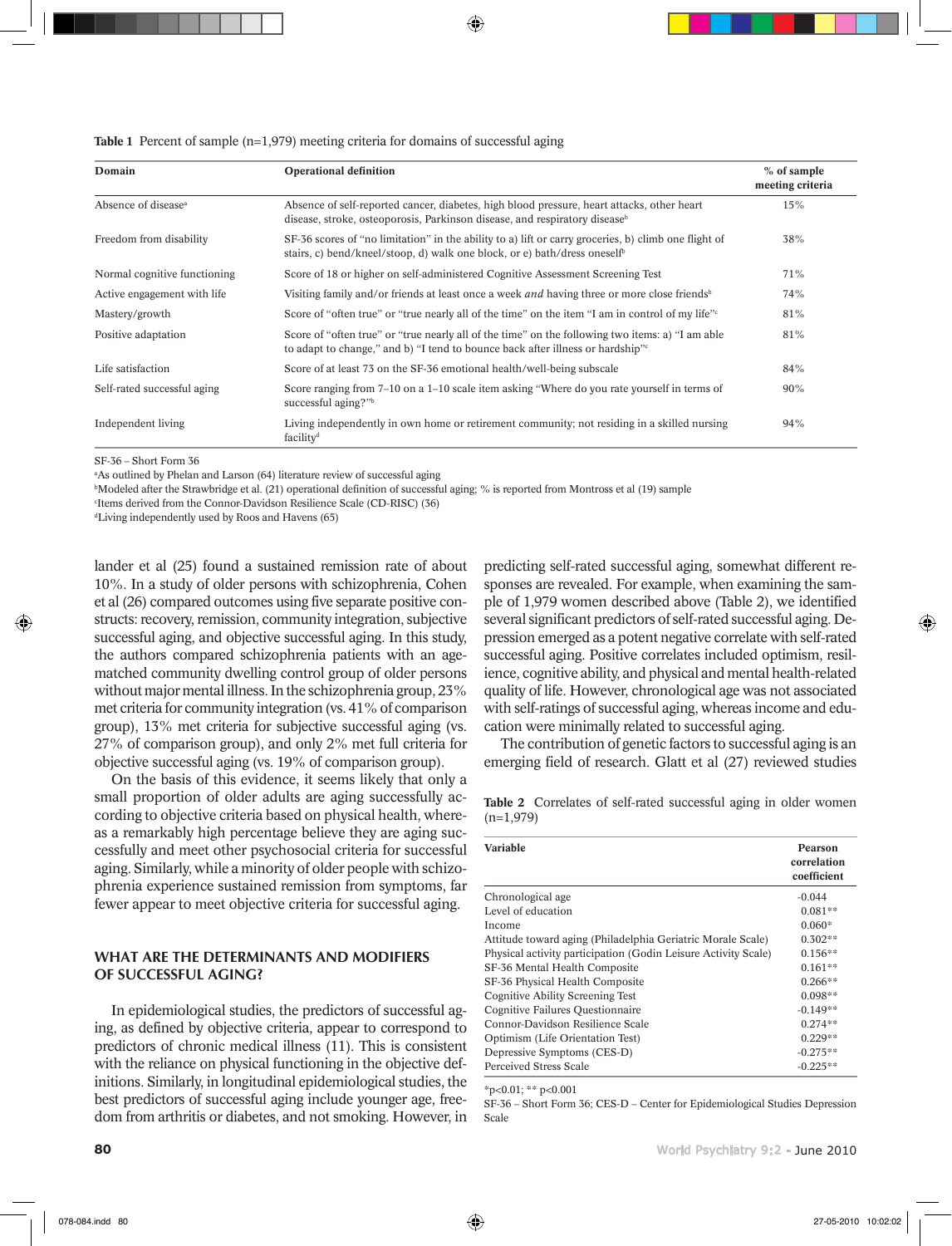that examined the influence of genes on multi-dimensional definitions of successful aging in samples of older people. In case-control studies examining single nucleotide polymorphisms (SNPs), allelic variation that was significantly different across "successful" vs. comparison groups in two or more reports included six genes: APOE, GSTT1, IL6, IL10, PON1, and SIRT3. Although there were only 29 studies with limited consensus on phenotypes of successful aging, these genes have plausible relationships to biological processes and risk factors for disease in aging. Nevertheless, there is clearly a substantial degree to which variation in aging phenotypes stems from non-heritable influences. In twin studies, lifespan is approximately 20-30% attributed to heritability and the proportion of variation due to heritability in functioning in an older sample was 22% (28). Both longevity and functioning appear less heritable than cognitive ability (30-50%) (29).

The goal of altering the fundamental biological processes that govern the rate of aging represents a shift from the focus on specific diseases (30). Although there is no unifying theory of aging, and it remains unclear what the nature of mechanisms of aging is, there is a great deal of interest in the role of inflammation and oxidative stress. In humans, chronic exposure to stress is associated with chromosomal alterations, damage to brain structures, and early mortality (31). Caloric restriction, which may result in lengthening the lifespan in mice and in humans, appears to reduce the levels of inflammatory markers (32). Greater social integration in older adults is also associated with reduced inflammation (33). Yet, the relationship with stress and biology is not monotonic. Mild levels of stress, such as those produced by exercise, cognitive activity, or caloric restriction, may stimulate tropic factors which lead to greater resistance to stress (a process called hormesis) (34). Thus, interventions targeting multiple domains may have shared pathways (e.g., reducing inflammation; stimulating increased stress resistance). These studies also point to the need to quantify resilience, in addition to stress. There are self-report measures of resilience that evidence good psychometric properties in older adults (35,36), yet there is a need for objective and experimental paradigms assessing resilience to be developed for use with older adults.

In a deviation from older concepts, it now appears that the window of opportunity for modifying processes regulating brain aging is not restricted to early life, but extends into later adulthood. The brains of older animals provided with enriched environments show evidence of synaptogenesis (37) and neurogenesis in select brain regions (e.g., dentate gyrus of the hippocampus). There is evidence from functional neuroimaging investigations that high-performing older adults exhibit greater bilateral activation on cognitive tasks, suggesting that "successful" brain aging may involve reorganization and compensation for deterioration (38). In the largest study of its kind, the Advanced Cognitive Training for Independent and Vital Elderly (ACTIVE) randomized controlled trial found that, among older adults without dementia, brief cognitive training in a variety of modalities improved performance on cognitive tests (39). Similar improvements in cognitive ability have been seen with cognitive training in schizophrenia, associated with a number of efforts to develop pharmacologic and non-pharmacologic interventions (40).

◈

 Beyond the individual, social networks and social engagement, as shown by novel approaches to network analyses, appear to be vectors for positive states of health such as happiness (41) as well as negative ones such as loneliness, obesity, and smoking (42,43). In older adults, loneliness predicts increased risk for Alzheimer's disease (44). Overlaying the social network, the built environment also influences access to health behaviors, socialization, and cognitive activities (45). Therefore, the influences on successful aging are complex and operate on multiple levels, from genes to neighborhoods.

Positive psychological traits have remarkable effects on mortality, with a number of longitudinal studies indicating that, even after controlling for other relevant variables, higher sense of purpose in life (46), optimism (47), and more positive attitude toward aging (48) are associated with longer lifespans. To understand how these traits modify outcomes in aging, it will be imperative to refine these broad constructs and to learn how they may relate to brain function and development.

Wisdom is a complex trait often associated with aging. It is notable that the modern Western construct of wisdom is largely similar to that found in ancient religious and philosophical texts, including the Bhagavad Gita – an Indian religious/philosophical text probably written around 2000 B.C. (e.g., rich knowledge about life, emotional regulation, insight, acting in face of uncertainty, and a focus on common good/compassion) (49).

 In unpublished work, we studied associations between domains of wisdom in a community dwelling sample of 1,973 older women described above. We constructed measures for the domains of social/pragmatic decision making, emotional homeostasis, management of uncertainty, self-reflection/understanding, and spirituality using items drawn from multiple scales measuring cognition, emotion, and positive personality traits. Using item response theory, we found that measures for each domain had acceptable internal consistency and reliability, and that the domains of social decision making, emotional homeostasis, and management of uncertainty were strongly associated with each other. Self reflection/understanding was also significantly associated with other three domains, but to a lesser degree. Spirituality, as measured in our study was, however, not significantly associated with the other domains of wisdom.

Wisdom maps onto neurobiological structures (50). Emotional regulation, decision making, value relativism may involve top-down regulation of limbic and striatal brain regions. The lateral prefrontal cortex facilitates calculated, reason-based decision making, whereas the medial prefrontal cortex is implicated in emotional valence and prosocial attitudes/behaviors. Rewardneurocircuitry (ventral striatum, nucleus accumbens) is also important for promoting proso-

#### World Psychiatry 9:2 - June 2010 81:2 - June 2010 81:2 - June 2010 81:2 - June 2010 81:2 - June 2010 81:2 - June 2010 81:2 - June 2010 81:2 - June 2010 81:2 - June 2010 81:2 - June 2010 81:2 - June 2010 81:2 - June 2010 81

⊕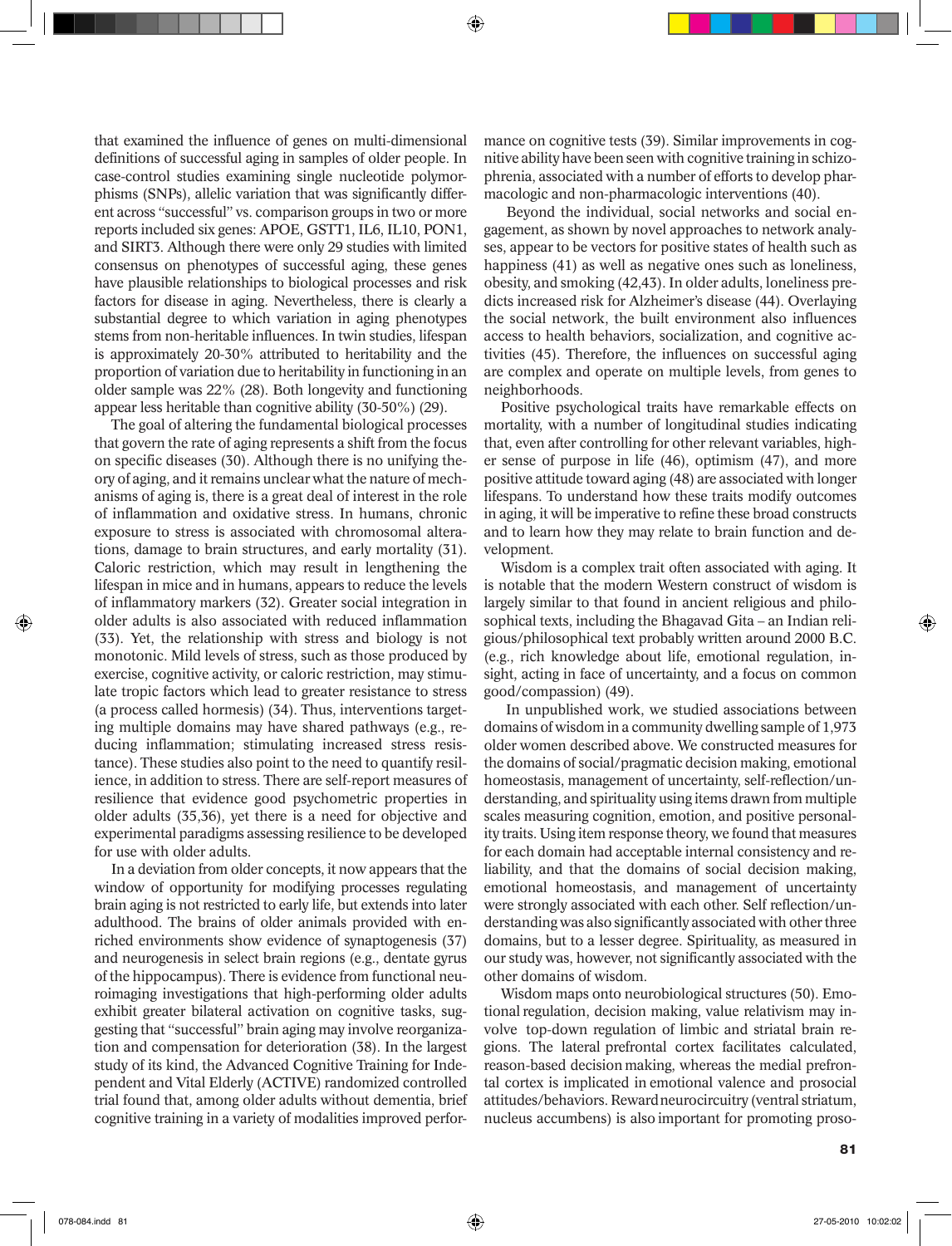⊕

cial attitudes/behaviors. The characteristics of wisdom seem to be impaired by specific brain lesions. For example, frontotemporal dementia is characterized by impulsivity, diminished empathy, and emotional reactivity. The same brain structures (e.g., prefrontal cortex) are implicated in both wisdom and frontal lobe deficits, harkening back to the changes in character exhibited by the historic case of Phineas Gage (51), as well as more recent reports outlining cognitive deficits secondary to ventromedial prefrontal lobe damage (51). Hence it may be possible to study wisdom as a neurobiologically determined trait.

# WHAT ARE THE IMPLICATIONS OF THE determinants of successful aging for late-life psychiatric disorders?

Consistent with the large negative correlation between selfrated successful aging and depression, nearly all of the determinants of successful aging reviewed above are negatively impacted by depression. Depression is associated with lower rates of exercise and worse nutrition, greater social isolation and diminished engagement in productive activity, and negative outlook on the future and the self. Even subsyndromal symptoms of depression relate to broad negative effects across aging-related phenotypes (20). Inflammation and stress-related biological processes are implicated as a shared pathway to both depressive symptoms and cognitive impairment in older people (52). These relationships are likely to be bi-directional; for example, diminished social engagement leads to greater depression, and vice versa (53). It is also evident that, while trends in some health behaviors are improving (e.g., reduction in smoking), others such as healthy diets, physical activity, and social integration may be declining despite all of the evidence of their benefits (54).

At the same time, it appears that interventions to improve lifestyle behaviors or social engagement, while not specifically targeting depression, may have anti-depressant effects in older people. Indeed, randomized controlled trials support the role of exercise in treating late-life depression (55), and there is emerging evidence that cognitive training targeting speed-of-processing (56) as well as dietary patterns (57) may reduce or prevent depressive symptoms. Multi-component interventions aimed at increasing healthy lifestyles appear to produce changes in brain function as detected with neuroimaging (58). This suggests that the armamentarium of geriatric psychiatric treatments may need to expand to include lifestyle interventions.

# WHERE DO WE GO FROM HERE? Future directions in successful aging

Although there is clearly great public interest and imperative to define and promote successful aging, its definition remains controversial. How can we attain greater consensus

about successful aging? As in the definition of recovery versus remission from psychiatric disorders (16), there is a gulf between researcher and lay definitions – the former describes freedom from disease and disability, and the latter focuses on adaptation, meaningfulness, and connection. It should be possible to better integrate these perspectives, incorporating both subjective and objective elements into definitions. Moreover, some constructs included in subjective definitions, such as resilience and wisdom, are not yet adequately operationalized; better instruments to measure such constructs will enable them to be incorporated into epidemiological studies. "Toolbox" initiatives that unify the measurement of constructs and use more dimensional ratings could also advance the consistency among studies (59). Many studies have reported age effects in cross-sectional studies, though the real interest is in understanding the causal and dynamic processes in aging. Methodological advances that enable more efficient collection of longitudinal data, such as accelerated longitudinal designs (60), could aid in increasing the power to detect processes rather than outcomes. Studies of this kind could link broad phenotypes (e.g., social engagement) with intermediate phenotypes that can be measured more objectively (e.g., extroversion) and with biomarkers (e.g., oxytocin). The operationalization of frailty represents a useful example of defining a complex phenotype based on its basic biological processes (61), and could provide a model in this regard. We have taken steps in this direction, by deconstructing wisdom into its collection of putative neurobiological constituents (50).

Fortunately, even with the difficulty in defining successful aging, there is remarkable convergence in some of the components and their environmental influences. In particular, there are many shared pathways between stress and inflammation, obesity and sedentary behavior, and risk for impaired cognitive ability, depression, and cardiovascular disease. Interventions such as caloric restriction may work at the beginning of this pathway. Alternatively, interventions addressing multiple targets, such as those that combine physical activity and cognitive stimulation, may have a synergistic effect on basic biological processes. New technologies, such as exergames that use video games to combine physical activity, pleasant activity, and cognitive stimulation, may reduce late-life subsyndromal depression (62). Multilevel interventions, for example those that target the individual and the built environment, are also promising routes to behavior change (63).

Given the leverage that depression has on successful aging, as well as the increasing prominence of brain health as a public health issue, psychiatric treatments could impact the likelihood of successful aging for many people. Psychiatry, including geriatric psychiatry, should broaden its scope to include enhancement of lifestyles, social functioning, and other aspects of recovery. Given that the peak ages for most physiological functions occur in late adolescence (30), altering age-related trajectories should begin early. Conversely, given what we now know about the plasticity of the aging

⊕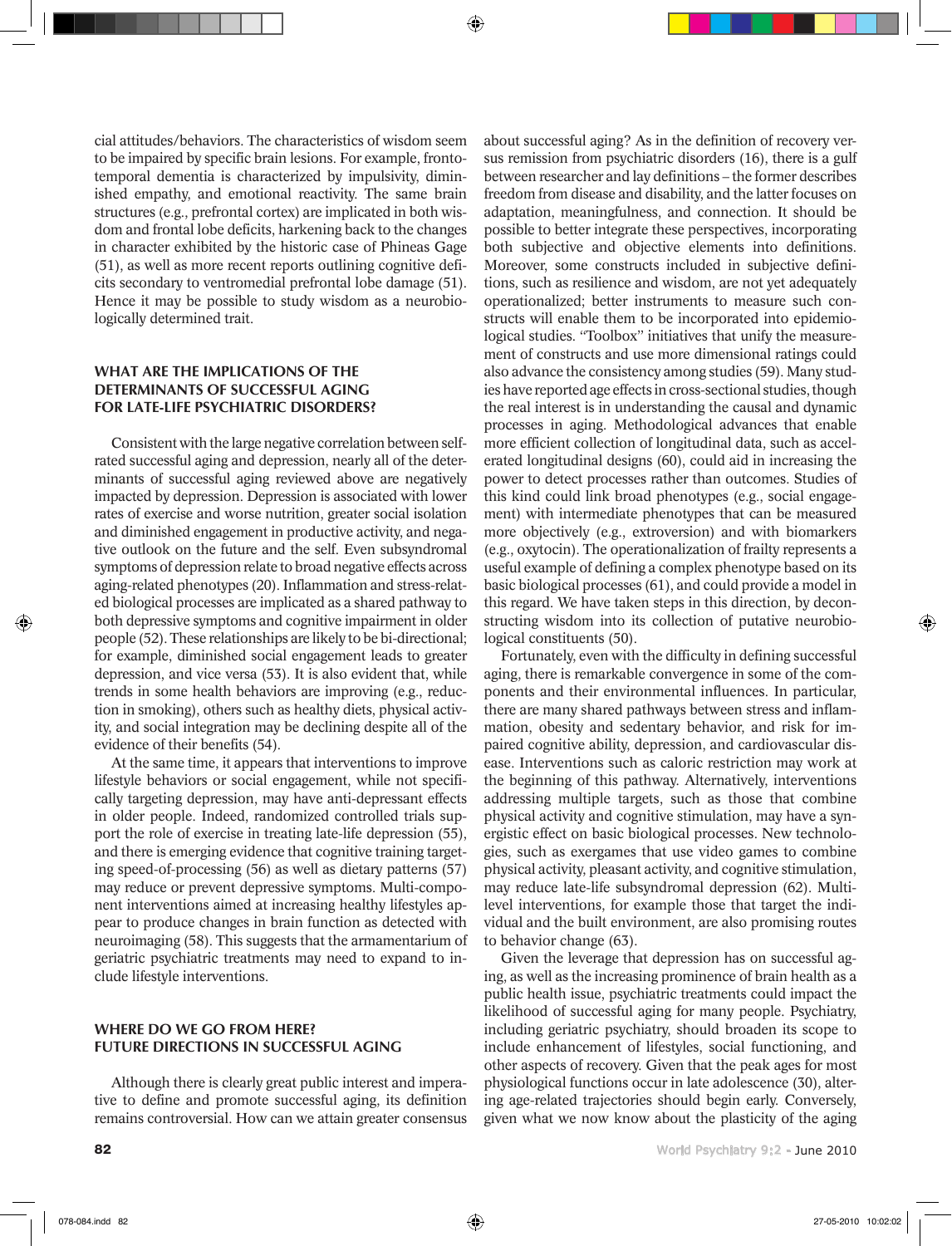brain, it is never too late to strive for successful aging in people with and without mental illnesses.

## Acknowledgements

This work was supported, in part, by National Institute of Mental Health grants K23MH077225 and P30MH066248, and by the Sam and Rose Stein Institute for Research on Aging.

## References

- 1. Administration on Aging. The road to an aging policy for the 21st century. Washington: White House Conference on Aging, 1996.
- 2. Jeste DV, Alexopoulos GS, Bartels SJ et al. Consensus statement on the upcoming crisis in geriatric mental health: research agenda for the next two decades. Arch Gen Psychiatry 1999;56:848-53.
- 3. Havighurst RJ. Successful aging. Gerontologist 1961;1:8-13.
- 4. Chandler AR. Aristotle on mental aging. J Gerontol 1948;3:220-4.
- 5. Cicero MT. On old age. Kila: Kessinger, 2004.
- 6. Freud S. On psychotherapy. In: Standard edition of the complete works of Sigmund Freud, Vol. 7. London: Hogarth Press, 1905/ 1953.
- 7. Jung CG. Modern man in search of a soul. New York: Harcourt, Brace & World, 1933.
- 8. Erikson E. Eight ages of man. Int J Psychoanal 1966;2:281-300.
- 9. Rowe JW, Kahn RL. Human aging: usual and successful. Science 1987;237:143-9.
- 10. Baltes PB. On the incomplete architecture of human ontogeny: selection, optimization, and compensation as foundation of developmental theory. Am Psychol 1997;52:366-80.
- 11. Depp CA, Jeste DV. Definitions and predictors of successful aging: a comprehensive review of larger quantitative studies. Am J Geriatr Psychiatry 2006;14:6-20.
- 12. Knight T, Ricciardelli LA. Successful aging: perceptions of adults aged between 70 and 101 years. Int J Aging Hum Dev 2003;56:223- 45.
- 13. Reichstadt J, Depp CA, Palinkas LA et al. Building blocks of successful aging: a focus group study of older adults' perceived contributors to successful aging. Am J Geriatr Psychiatry 2007;15:194- 201.
- 14. von Faber M, Bootsma-van der Wiel A, van Exel E et al. Successful aging in the oldest old: who can be characterized as successfully aged? Arch Intern Med 2001;161:2694-700.
- 15. Phelan EA, Anderson LA, LaCroix AZ et al. Older adults' views of «successful aging» - How do they compare with researchers' definitions? J Am Geriatr Soc 2004;52:211-6.
- 16. Bellack AS. Scientific and consumer models of recovery in schizophrenia: concordance, contrasts, and implications. Schizophr Bull 2006;32:432-42.
- 17. U.S. Department of Health and Human Services, Substance Abuse and Mental Health Services Administration. National consensus statement on mental health recovery. www.mentalhealth.samhsa. gov.
- 18. Berkman LF, Seeman TE, Albert M et al. High, usual and impaired functioning in community-dwelling older men and women: findings from the MacArthur Foundation Research Network on Successful Aging. J Clin Epidemiol 1993;46:1129-40.
- 19. Montross LP, Depp C, Daly J et al. Correlates of self-rated successful aging among community-dwelling older adults. Am J Geriatr Psychiatry 2006;14:43-51.
- 20. Vahia IV, Meeks TW, Thompson WK et al. Subsyndromal depres-

sion and successful aging in older women. Am J Geriatr Psychiatry 2010;18:212-20.

- 21. Strawbridge WJ, Wallhagen MI, Cohen RD. Successful aging and well-being: self-rated compared with Rowe and Kahn. Gerontologist 2002;42:727-33.
- 22. Bleuler M. Die spatschizophrenen krankheitsbilder. Fortschr Neurol Psychiatrie 1943;15:259-90.
- 23. Harding CM. Changes in schizophrenia across time: paradoxes, patterns and predictors. In: Carl I, Cohen M (eds). Schizophrenia into later live. Washington: American Psychiatric Publishing Inc., 2003:19-42.
- 24. Ciompi L. Catamnestic long-term study on the course of life and aging of schizophrenics. Schizophr Bull 1980;6:606-18.
- 25. Auslander LA, Lindamer LL, Delapena J et al. A comparison of community-dwelling older schizophrenia patients by residential status. Acta Psychiatr Scand 2001;103:380-6.
- 26. Cohen CI, Pathak R, Ramirez PM et al. Outcome among community dwelling older adults with schizophrenia: results using five conceptual models. Commun Ment Health J 2009;45:151-6.
- 27. Glatt SJ, Chayavichitsilp P, Depp C et al. Successful aging: from phenotype to genotype. Biol Psychiatry 2007;62:282-93.
- 28. Gurland BJ, Page WF, Plassman BL. A twin study of the genetic contribution to age-related functional impairment. J Gerontol A Biol Sci Med Sci 2004;59:859-63.
- 29. Read S, Pedersen NL, Gatz M et al. Sex differences after all those years? Heritability of cognitive abilities in old age. J Gerontol B Psychol Sci Soc Sci 2006;61:137-43.
- 30. Cutler RG, Mattson MP. The adversities of aging. Ageing Res Rev 2006;5:221-38.
- 31. Charney DS. Psychobiological mechanisms of resilience and vulnerability: implications for successful adaptation to extreme stress. Am J Psychiatry 2004;161:195-216.
- 32. Martin B, Mattson MP, Maudsley S. Caloric restriction and intermittent fasting: two potential diets for successful brain aging. Ageing Res Rev 2006;5:332-53.
- 33. Loucks EB, Berkman LF, Gruenewald TL et al. Social integration is associated with fibrinogen concentration in elderly men. Psychosom Med 2005;67:353-8.
- 34. Mattson MP, Magnus T. Ageing and neuronal vulnerability. Nat Rev Neurosci 2006;7:278-94.
- 35. Lamond AJ, Depp CA, Allison M et al. Measurement and predictors of resilience among community-dwelling older women. J Psychiatr Res 2008;43:148-54.
- 36. Connor KM, Davidson JR. Development of a new resilience scale: the Connor-Davidson Resilience Scale (CD-RISC). Depress Anxiety 2003;18:76-82.
- 37. Milgram NW, Head E, Zicker SC et al. Long-term treatment with antioxidants and a program of behavioral enrichment reduces agedependent impairment in discrimination and reversal learning in beagle dogs. Exp Gerontol 2004;39:753-65.
- 38. Cabeza R, Anderson ND, Locantore JK et al. Aging gracefully: compensatory brain activity in high-performing older adults. Neuroimage 2002;17:1394-402.
- 39. Willis SL, Tennstedt SL, Marsiske M et al. Long-term effects of cognitive training on everyday functional outcomes in older adults. JAMA 2006;296:2805-14.
- 40. McGurk SR, Twamley EW, Sitzer DI et al. A meta-analysis of cognitive remediation in schizophrenia. Am J Psychiatry 2007;164:1791- 802.
- 41. Fowler JH, Christakis NA. Dynamic spread of happiness in a large social network: longitudinal analysis over 20 years in the Framingham Heart Study. BMJ 2008;337:a2338.
- 42. Christakis NA, Fowler JH. The spread of obesity in a large social network over 32 years. N Engl J Med 2007;357:370-9.
- 43. Christakis NA, Fowler JH. The collective dynamics of smoking in a large social network. N Engl J Med 2008;358:2249-58.
- 44. Wilson RS, Krueger KR, Arnold SE et al. Loneliness and risk of